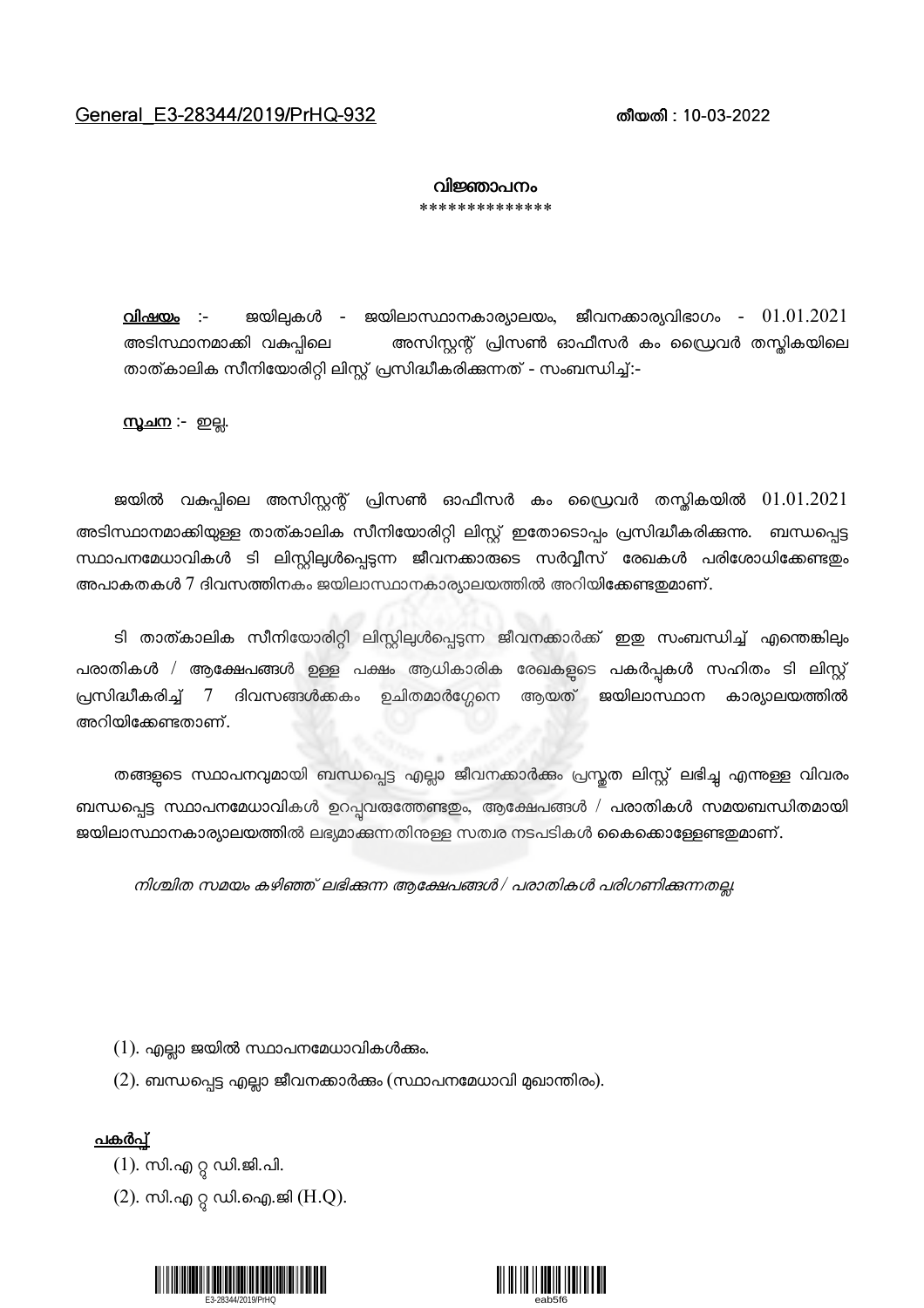- $(3)$ . സീനിയർ അഡ്മിനിസ്ലേറ്റീവ് ഓഫീസർ.
- $(4)$ . ഡി.ഐ.ജി ഓഫ് പ്രിസൺസ്, ഉത്തരമേഖല / മദ്ധ്യമേഖല / ദക്ഷിണമേഖല.
- (5). പി.എ റ്റ ഡി.ജി.പി.
- $(6)$ . സീനിയർ സൂപ്രണ്ട്, ജീവനക്കാര്യവിഭാഗം.
- $(7)$ . Technical Cell (വെബ് സൈറ്റിൽ പ്രസിദ്ധീകരിക്കുന്നതിന്).

SOSW

ഡോ ഷെയ്ക്ക് ദർവേഷ് സാഹിബ് ഐപിഎസ് ഡയറക്ടർ ജനറൽ ഓഫ് പ്രിസൺസ് & കറക്ഷണൽ സർവീസസ്





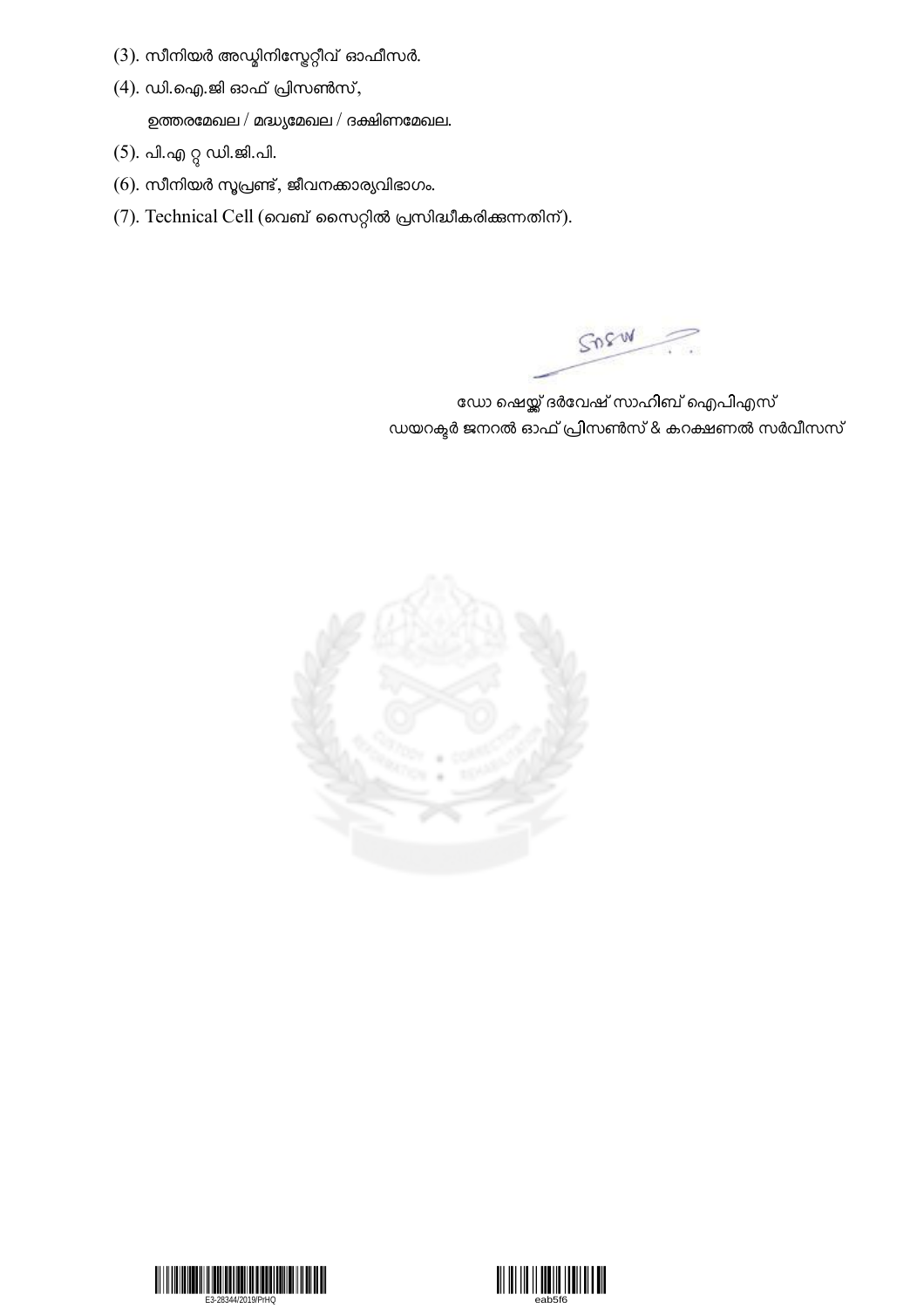|                                                 | Provisional Seniority list of Assistant Prison Officer cum Driver as on 01.01.2021 |                                        |                         |                                                                                                              |              |                                                                                 |                                                          |                                                                                    |                                                                          |                |  |  |  |
|-------------------------------------------------|------------------------------------------------------------------------------------|----------------------------------------|-------------------------|--------------------------------------------------------------------------------------------------------------|--------------|---------------------------------------------------------------------------------|----------------------------------------------------------|------------------------------------------------------------------------------------|--------------------------------------------------------------------------|----------------|--|--|--|
|                                                 | Sanctioned Strength = 64                                                           |                                        |                         |                                                                                                              |              |                                                                                 |                                                          |                                                                                    |                                                                          |                |  |  |  |
| $ \textbf{S} \textbf{l}.\textbf{N} \textbf{o} $ | Name of<br><b>Employee</b>                                                         | <b>Institution</b>                     | Date of<br><b>Birth</b> | Qualification<br>General                                                                                     | Dept         | No. and Date of<br><b>Advice / Govt. Order</b>                                  | Date of<br>Joining as<br><b>APO Cum</b><br><b>Driver</b> | Regular / Provisional<br>Date of<br><b>Regularization with</b><br>Order No. & Date | <b>Date of Probation</b><br>declaration with<br>Order No. & Date         | <b>Remarks</b> |  |  |  |
| $\mathbf{1}$                                    | $\overline{2}$                                                                     | $\mathbf{3}$                           | $\overline{4}$          | $\overline{5}$                                                                                               | 6            | $\overline{7}$                                                                  | 8                                                        | 9                                                                                  | 10                                                                       | 11             |  |  |  |
| $\mathbf{1}$                                    | <b>Bobby Varghese</b>                                                              | <b>High Security</b><br>Prison, Viyyur | 11.05.1978              | Plus Two                                                                                                     | <b>KJSOT</b> | RI(4)3718/2011<br>dtd.17.10.2016 of<br>KPSC District Office,<br>Thrissur        | 10.11.2016                                               | CPV3(E) 4/19<br>dt.04.01.2019 of<br>Supdt. C.P Viyyur                              | CPV3(E) 4(1)/19<br>dt.04.01.2019 of<br>Supdt. C.P Viyyur                 |                |  |  |  |
| $\overline{2}$                                  | Satheesh M.                                                                        | Sub Jail, Viyyur                       | 15.05.1986              | SSLC, ITI/ITC<br>Mechanic Motor<br>Vehicle                                                                   | <b>KJSOT</b> | RI(4)3718/2011<br>dtd.17.10.2016 of<br><b>KPSC District Office.</b><br>Thrissur | 16.11.2016                                               | CPV3(E) 173(3)/18<br>dt.26.11.2018 of<br>Supdt. C.P Viyyur                         | CPV3(E) 57(1)/19<br>dt.20.04.2019 of<br>Supdt. C.P Viyyur                |                |  |  |  |
| 3                                               | Vijeesh K. Vijayan                                                                 | Sub Jail, Viyyur                       | 14.05.1992              | <b>SSLC, VHSE</b>                                                                                            | <b>KJSOT</b> | RI(4)3718/2011<br>dtd.17.10.2016 of<br>KPSC District Office,<br>Thrissur        | 09.11.2016                                               | 09.11.2016<br>CPV-3(E)4/2019<br>dtd.04.01.2019 of<br>Supct. C.P, Viyyur            | 15.11.2018<br>CPV-3(E) 11(1)/2019<br>17.01.2019 of Supdt.<br>C.P, Viyyur |                |  |  |  |
| $\overline{4}$                                  | Sasindran<br>Valiyamuttath                                                         | Women Prison,<br>Kannur                | 20.04.1981              | $1)$ SSLC<br>2) LMV, HPMV,<br>HGMV, LMV-<br>Badge (Motor<br>Vehicles Dept.<br>Kerala<br>3) Escavator Licence | <b>KJSOT</b> | CV(4)2062/2011<br>dtd.21.10.2016 of<br>KPSC District Office,<br>Kannur          | 30.11.2016                                               | No.335(2)/2019<br>dtd.08.08.2019 of<br>Superintendent, C.P,<br>Kannur.             | .E2-5897/2019/DIGP<br>NZ dtd.11.12.19 of<br>DIG N.Z, Kozhikode.          |                |  |  |  |
| 5                                               | Sreerash E.T.                                                                      | Special Sub Jail,<br>Kannur            | 08.01.1981              | <b>SSLC</b>                                                                                                  |              | CV(4)2062/2011<br>dtd.21.10.2016 of<br>KPSC District Office,<br>Kannur          | 24.11.2016                                               | No.335(2)/2019<br>dtd.08.08.2019 of<br>Superintendent, C.P,<br>Kannur.             | Not Declared                                                             |                |  |  |  |



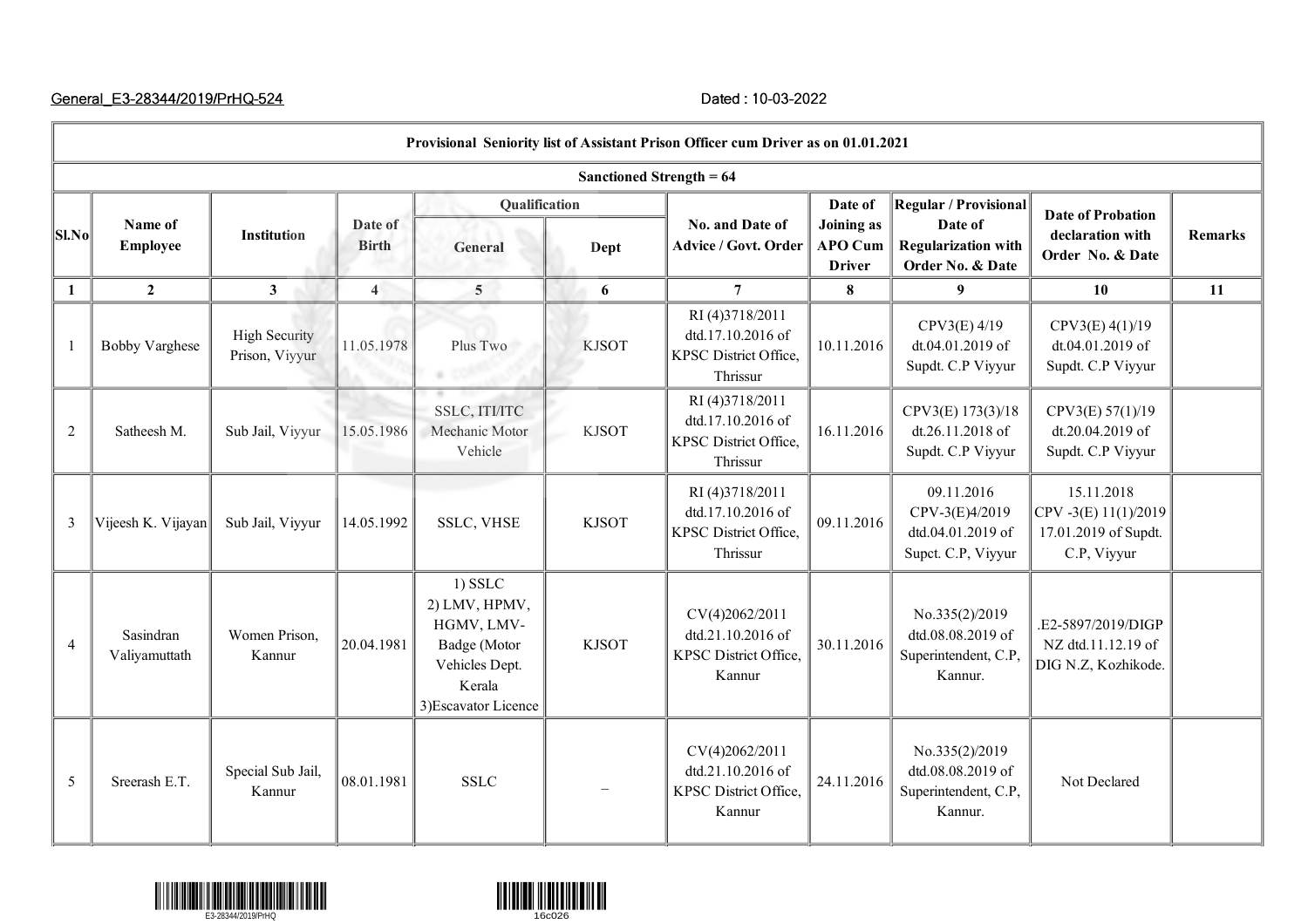| 6       | Ratheesh V.R. | Open Prison,<br>Cheemeni              | 27.05.1982 | Plus 2, Automobile<br>Engineering                        | <b>KJSOT</b> | CV(4)2062/2011<br>dt.13.01.17 of KPSC<br>District Office Kannur         | 06.02.2017 | JOB No.425/2019<br>dt.11.10.2019 of<br>Supdt. C.P Kannur                   | 28.02.2019<br>E2-7531/2019/DIGP<br>NZ dt.28.12.2019 of<br>DIG N.Z, Kozhikode    |                                               |
|---------|---------------|---------------------------------------|------------|----------------------------------------------------------|--------------|-------------------------------------------------------------------------|------------|----------------------------------------------------------------------------|---------------------------------------------------------------------------------|-----------------------------------------------|
| $\tau$  | Subinlal V.K. | Special Sub Jail,<br>Kannur           | 30.03.1993 | $1)$ SSLC<br>2) LMV, HPMV,<br>HGMV, LMV-<br><b>Badge</b> | <b>KJSOT</b> | CV(4) 2062/11<br>dtd.28.02.2017 of<br>KPSC District Office,<br>Kannur   | 24.03.2017 | JOB 534/2019<br>dtd.14.12.19 of<br>Superintendet C.P<br>Kannur             | 07.04.2019<br>$E2-$<br>322/2020/DIGP NZ,<br>06/04/2020 of DIG<br>N.Z, Kozhikode |                                               |
| $\,8\,$ | Vijayan K.V   | District Jail,<br>Hosdurg             | 15.12.1979 | Pree-degree                                              | <b>KJSOT</b> | CV(4) 2062/2011<br>dt.29.05.2017 of<br>KPSC District Office,<br>Kannur  | 15.06.2017 | JOB-427/2019<br>dt.11.10.2019 of<br>Supdt. C.P Kannur                      | $E2-$<br>9102/2019/DIGPNZ<br>dt.07.04.2020 of DIG<br>N.Z, Kozhikode             |                                               |
| 9       | Arjun Mohan   | Special Sub Jail,<br>Devikulam        | 22.05.1988 | <b>SSLC</b>                                              | <b>KJSOT</b> | RI(IV)3718/11<br>dtd.14.07.2017 of<br>KPSC District Office,<br>Thrissur | 31.08.2017 | 31.08.2017<br>CPV3(E)147(2)/2018,<br>dt.06.10.2018 of<br>Supdt. C.P Viyyur | 31.08.2019<br>CPV3(E)187/19,<br>dt.20.11.2019 of<br>Supdt. C.P Viyyur           |                                               |
| 10      | Jubimon G.    | District Jail.<br>Eranakulam          | 05.12.1986 | <b>SSLC</b>                                              | <b>KJSOT</b> | RI(IV)3718/11<br>dtd.14.07.2017 of<br>KPSC District Office,<br>Thrissur | 31.08.2017 | CPV 3(E) 52(2)/2018<br>dtd.11.04.2018 of<br>Supdt. C.P, Viyyur.            | 05.09.2019<br>E1-1603/2020/DIGP<br>CZ, dt11.06.2020 of<br>DIG C.Z Thrissur.     |                                               |
| 11      | Ramu R.       | Sub Jail,<br>Eranakulam               | 25.05.1990 | B.A.                                                     | <b>KJSOT</b> | RI(IV)3718/11<br>dtd.14.07.2017 of<br>KPSC District Office,<br>Thrissur | 31.08.2017 | CPV 3(E) 52(2)/2018<br>dtd.11.04.2018 of<br>Supdt. C.P, Viyyur.            | 31.08.2019 CPV3-E2-<br>40/2019/CPV<br>dtd.27.09.2019 of<br>supdt. C.P Viyyur    |                                               |
| 12      | Jolly K.O     | Sub Jail, Chavakkad 11.01.1979        |            | <b>SSLC</b>                                              |              | RI(4) 3718/11<br>dt.14.08.19 of KPSC<br>District Office Thrissur        | 19.09.2019 | Not regularized                                                            | Not declared                                                                    | Earliest<br>Effective<br>Advice<br>14/07/2017 |
| 13      | Murali Mohan  | DIG Office, Central<br>Zone, Thrissur |            | SSLC, HGMV,<br>02.05.1984 HPMV Licence with<br>badge     |              | RI(IV)3718/11<br>dtd.14.07.2017 of<br>KPSC District Office,<br>Thrissur | 30.08.2017 | CPV 3(E) 22(1) /2019<br>dtd.06.02.19 of Supdt.<br>C.P Viyyur               | Not declared                                                                    |                                               |



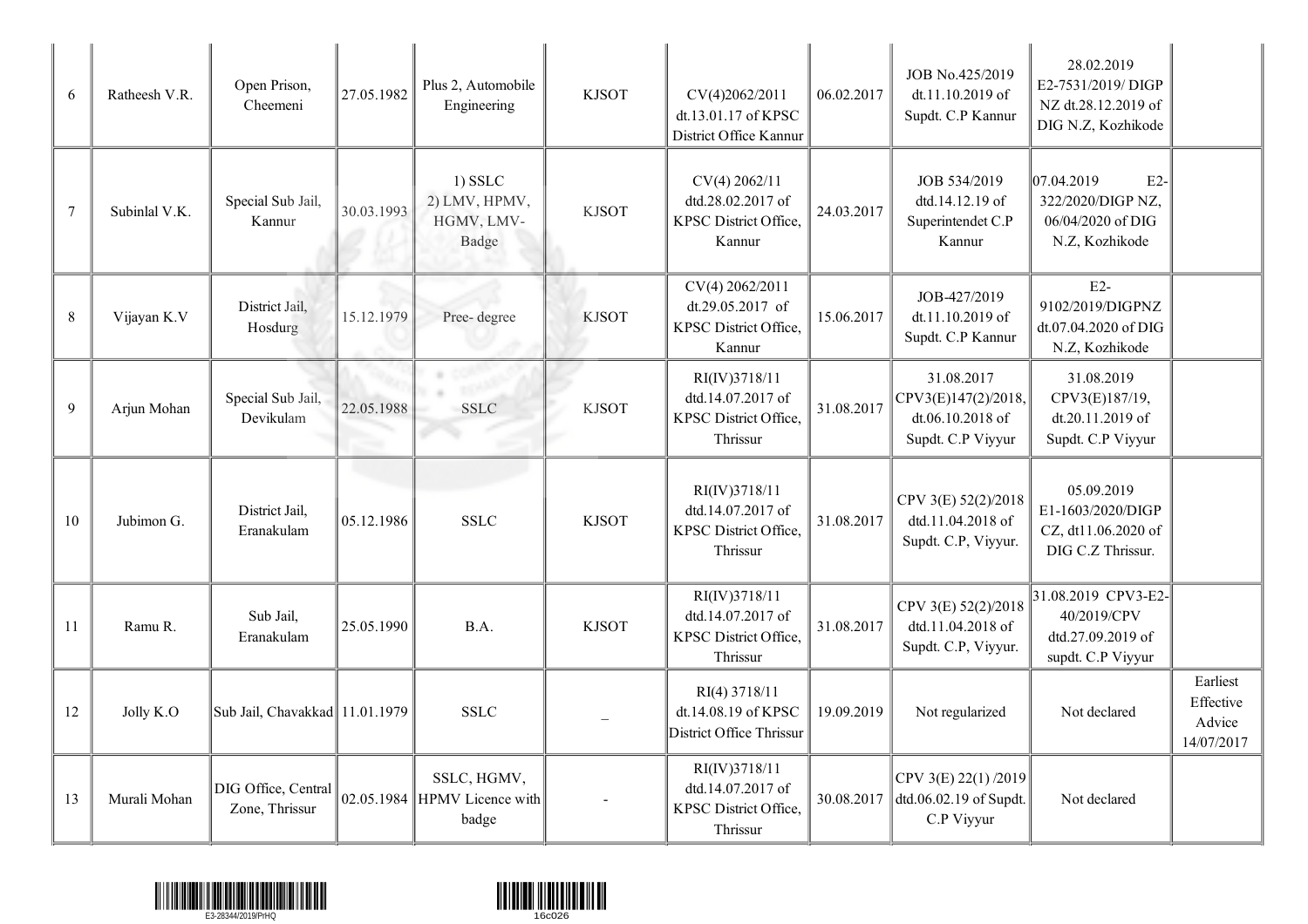| 14 | Mukesh Kumar<br>K.M. | District Jail,<br>Kottayam                     | 19.04.1983 | Degree                                 | <b>KJSOT</b>                 | RI(IV)3718/11<br>dtd.14.07.2017 of<br>KPSC District Office.<br>Thrissur             | 29.08.2017 | No.CPV3(E)<br>52(2)/2018<br>dtd.29.08.17                                       | No.CPV3-E2-<br>40/2019/CPV<br>dtd.27.09.19                                                                      |  |
|----|----------------------|------------------------------------------------|------------|----------------------------------------|------------------------------|-------------------------------------------------------------------------------------|------------|--------------------------------------------------------------------------------|-----------------------------------------------------------------------------------------------------------------|--|
| 15 | Prasad K.M.          | Open Prison,<br>Nettukaltheri                  | 30.05.1983 | SSLC, HPMV,<br><b>HGMV</b> Badge       | <b>KJSOT</b>                 | DTD(3)743/14(2)<br>dt.18.08.17 of KPSC<br>District Office, Tvm                      | 07.09.2017 | SICA 1-6800/2019/<br><b>DIGSICA</b><br>dtd.29.11.2019 of DIG<br>S.Z Tvm        | 07.09.2019<br><b>SICA</b><br>$3-$<br>1412/2020/DIGSICA,<br>dt: 25/04/2020 of DIG<br>S.Z Tvm                     |  |
| 16 | Aneesh N Khan        | Sub Jail, Attingal                             | 02.07.1991 | <b>B.Tech</b>                          | <b>KPR</b> Basic<br>Training | DTD(3)743/14(2)<br>dt.18.08.17 of KPSC<br>District Office, Tvm                      | 08.09.2017 | SICA 9-<br>647/2019/DIGSICA<br>S.Z, Tvm                                        | SICA 9-<br>5537/2019/DIGSICA;<br>dtd.21.02.2018 of DIG dtd.15.10.2019 of DIG<br>S.Z, Tvm                        |  |
| 17 | Shynu O              | District Jail,<br>Alappuzha                    | 20.12.1982 | <b>SSLC</b>                            |                              | DTD(3)743/14(2)<br>dt.18.08.17 of KPSC<br>District Office, Tvm                      | 07.09.2017 | Provisional                                                                    | Not declared                                                                                                    |  |
| 18 | Justin Jose          | Special Sub Jail,<br>Neyyattinkara             | 22.05.1989 | Plus Two, ITI Diesel<br>Mechanic       | <b>KJSOT</b>                 | Advice Letter<br>No.DTD(3) 743/14(2)<br>dt.18.08.17 of KPSC<br>District Office, Tvm | 11.09.2017 | 11.09.2017<br>Order No. SICA3 -<br>2159/2020/DIGSICA.<br>S.Z Tvm               | 11.09.2019<br>Order No. SICA3 -<br>2159/2020/DIGSICA,<br>dt: 29/04/2020 of DIG dt: 11/06/2020 of DIG<br>S.Z Tvm |  |
| 19 | Udaya Kumar.S        | Prisons<br>Headquarters,<br>Thiruvananthapuram | 20.05.1977 | SSLC, LMV,<br>HPMV, HGMV,<br>LMV-Badge |                              | DTD(3)743/14(2)<br>dt.18.08.17 of KPSC<br>District Office, Tvm                      | 09.07.2017 | 07/09/2017<br>SICA1-<br>2681/2020/DIGSICA<br>dtd 05/06/2020 of<br>DIG S.Z, Tvm | 07/09/2019<br>E3-20000/2020/PrHQ,<br>dt:27/10/2020                                                              |  |
| 20 | Ratheesh Kumar K     | Central Prison,<br>Thiruvananthapuram          | 22.05.1981 | <b>SSLC</b>                            |                              | DTD(3) 743/14-3<br>dt.18.08.17 of KPSC<br>District Office,<br>Thiruvananthapuram    | 11.09.2017 |                                                                                | Not declared                                                                                                    |  |
| 21 | Sumesh K.G.          | Special Sub Jail,<br>Muvattupuzha              | 21.05.1984 | <b>SSLC</b>                            |                              | RI(4)3718/2011<br>dtd.16.09.2017 of<br>KPSC District Office,<br>Thrissur            | 11.10.2017 | $CPV$ 3 (E) 52 (2)/2018<br>dt.11.04.2018 of<br>Supdt. C.P, Viyyur              | Not declared                                                                                                    |  |



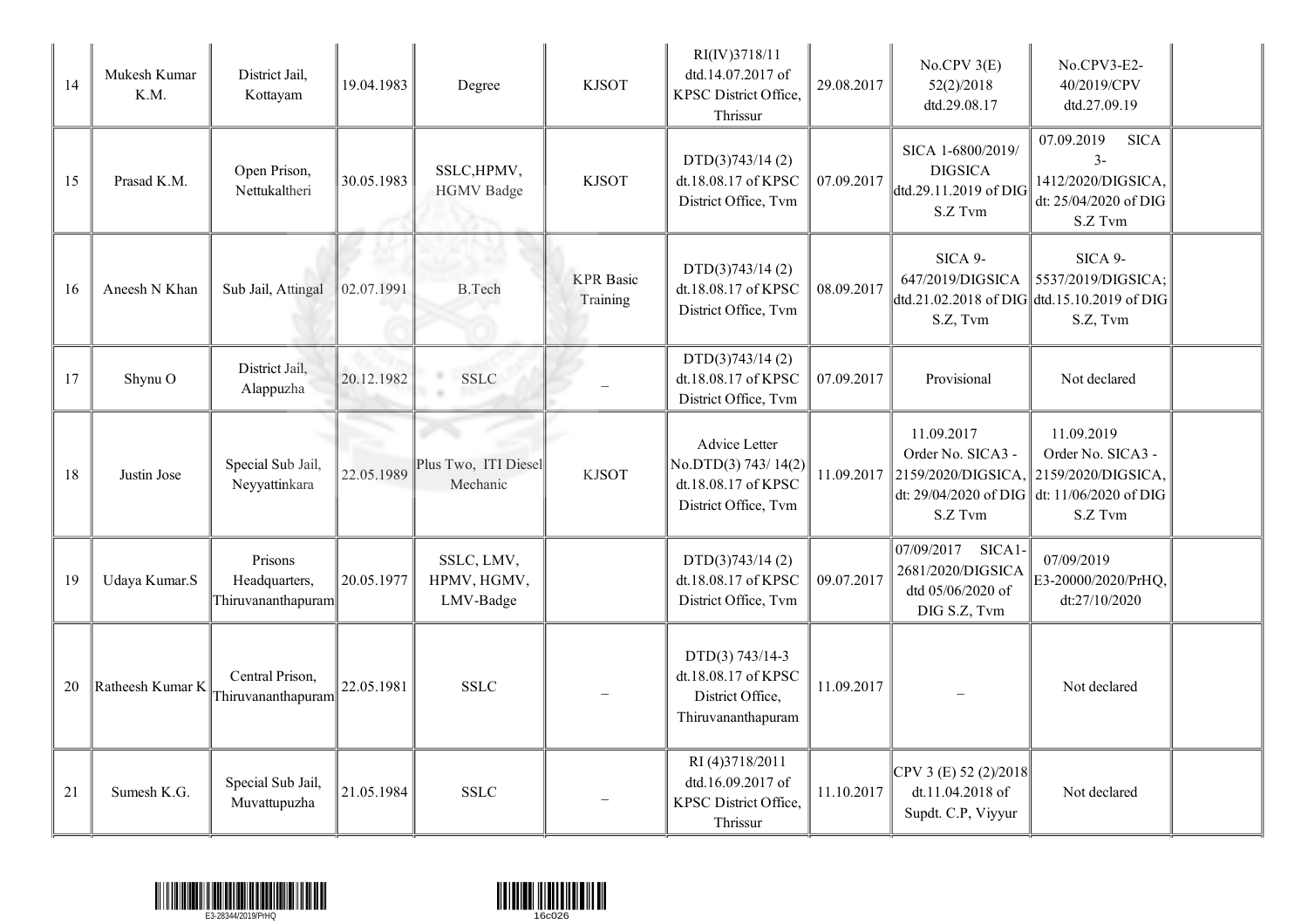| 22 | Rinesh P.K.<br>Puthukkulangara | Central Prison,<br>Kannur                            | 29.10.1988 | SSLC, Plus Two,<br>LMV, HPMV,<br><b>HGMV</b> |              | CV(4) 2062/2011<br>dt.22.09.2017 of<br><b>KPSC District Office</b><br>Kannur      | 17.10.2017 | 17.10.2017<br>426/2019<br>dt.11.10.2019 of<br>Supdt. C.P Kannur                              | JOB- $\ 28/10/2019$<br>JOB-<br>481(B)/2019<br>dt.28.10.2019 of<br>Supdt. C.P Kannur |  |
|----|--------------------------------|------------------------------------------------------|------------|----------------------------------------------|--------------|-----------------------------------------------------------------------------------|------------|----------------------------------------------------------------------------------------------|-------------------------------------------------------------------------------------|--|
| 23 | Sayoj C.V.                     | Central Prison,<br>Kannur                            | 15.04.1989 | SSLC, Plus Two,<br>LMV, HPMV,<br><b>HGMV</b> |              | CV(4) 2062/2011<br>dt.22.09.2017 of<br>KPSC District Office,<br>Kannur            | 17.10.2017 | 17.10.2017<br>JOB-<br>426(A)/2019<br>dt.11.10.2019 of<br>Supdt. C.P, Kannur                  | 17.10.2019<br>JOB-461(B)/2019<br>dt.23.10.2019 of<br>Supdt. C.P, Kannur             |  |
| 24 | Shinoj P.C.                    | District Jail,<br>Mananthavady                       | 25.02.1981 | SSLC, LMV,<br>HPMV, HGMV                     | <b>KJSOT</b> | CV(4) 2062/2011<br>dt.22.09.2017 of<br>KPSC District Office,<br>Kannur            | 12.10.2017 | JOB-426/2019<br>dt.11.10.2019 of<br>Supdt. C.P, Kannur                                       | 12.10.2019<br>E2-9101/2019/DIGP<br>NZ, dt:20/04/2020 of<br>DIG N.Z, Kozhikode.      |  |
| 25 | Jijesh M.M.                    | Special Sub Jail,<br>Irinjalakuda                    | 30.05.1985 | BA, HGMV, HPMV<br>Licence with badge<br>a.   |              | RI(4)3718/11<br>dtd.26.09.2017 of<br>KPSC District Office,<br>Thrissur            | 01.11.2017 | CPV 3(E) 29/2018<br>dtd.24.08.18                                                             | CPV 3(E) 172(3)/2019<br>dtd.01.11.19                                                |  |
| 26 | Mahesh R.                      | Special Sub Jail,<br>Mavelikkara                     | 08.05.1988 | <b>TOP</b><br>. .<br><b>SSLC</b>             | <b>KJSOT</b> | DTD (3) 743/14<br>dtd.21.10.2017 of<br>KPSC District Office,<br>Tvm               | 06.11.2017 | JOB No.CP4-25/2018<br>dtd.13.07.2018 of<br>Supdt. C.P, Tvm                                   | 06.11.2019<br>SICA 3-<br>66/20/DIGSICA<br>dt.14.02.2020 of DIG<br>S.Z, Tvm          |  |
| 27 | Pradeesh N.T.                  | District Jail, Viyyur $\vert\vert 01.01.1988\rangle$ |            | Plus Two                                     | <b>KJSOT</b> | RI(4)3718/11<br>dtd.08.11.2017 of<br><b>KPSC Thrissur</b>                         | 18.12.2017 | CPV 3(E) 129/2018<br>dtd.24.08.2018 of<br>Supdt. C.P Viyyur                                  | CPV 3(E) 34(1)/2020<br>dtd.15.02.2020 of<br>Supdt. C.P Viyyur                       |  |
| 28 | Shibin A.L.                    | District Jail,<br>Thiruvananthapuram                 | 12.03.1989 | Plus Two                                     | <b>KJSOT</b> | DTD(3)743/2014<br>dt.14.12.17 of KPSC<br>District Office, Tvm                     | 29.12.2017 | SICA 1-<br>3005/2015/DIGSICA<br>dt.04.09.18 of DIG,<br>S.Z, Tvm                              | 04.01.2020<br>SICA 3-<br>142/2020/DIGSICA<br>dt.06.02.20 of DIG,<br>S.Z, Tvm        |  |
| 29 | Abdul Latheef A.               | District Jail, Idukki   15.10.1981                   |            | <b>SSLC</b>                                  |              | RI(4) 3718/11<br>Ddt.23.01.2018 of<br>KPSC District Office,<br>Thrissur           | 05.02.2018 | 05.02.2018<br>CPV3(E)164(2)/2019,<br>dt:22.10.2019 of<br>Supdt, C.P Viyyur                   | CPV3(E) 39(1)/2020<br>dt:22.02.2020 of<br>Supdt. C.P Viyyur                         |  |
| 30 | Sumeesh S                      | Central Prison,<br>Thiruvananthapuram                | 06.02.1991 | Plus Two                                     | <b>KJSOT</b> | $DTD(3) 743/14-1$<br>dt.26.02.18 of KPSC<br>District Office,<br>Thimwananthanwoon | 10.04.2018 | 10.04.2018 SICA 3-<br>2041/2020/DIGSICA<br>dt:22/04/2020 of DIG<br>$C$ $7$ $T$ <sub>rm</sub> | 10.04.2020 AN<br>SICA 3-<br>3396/2020/DIGSICA,<br>dt:24/07/2020 of DIG              |  |



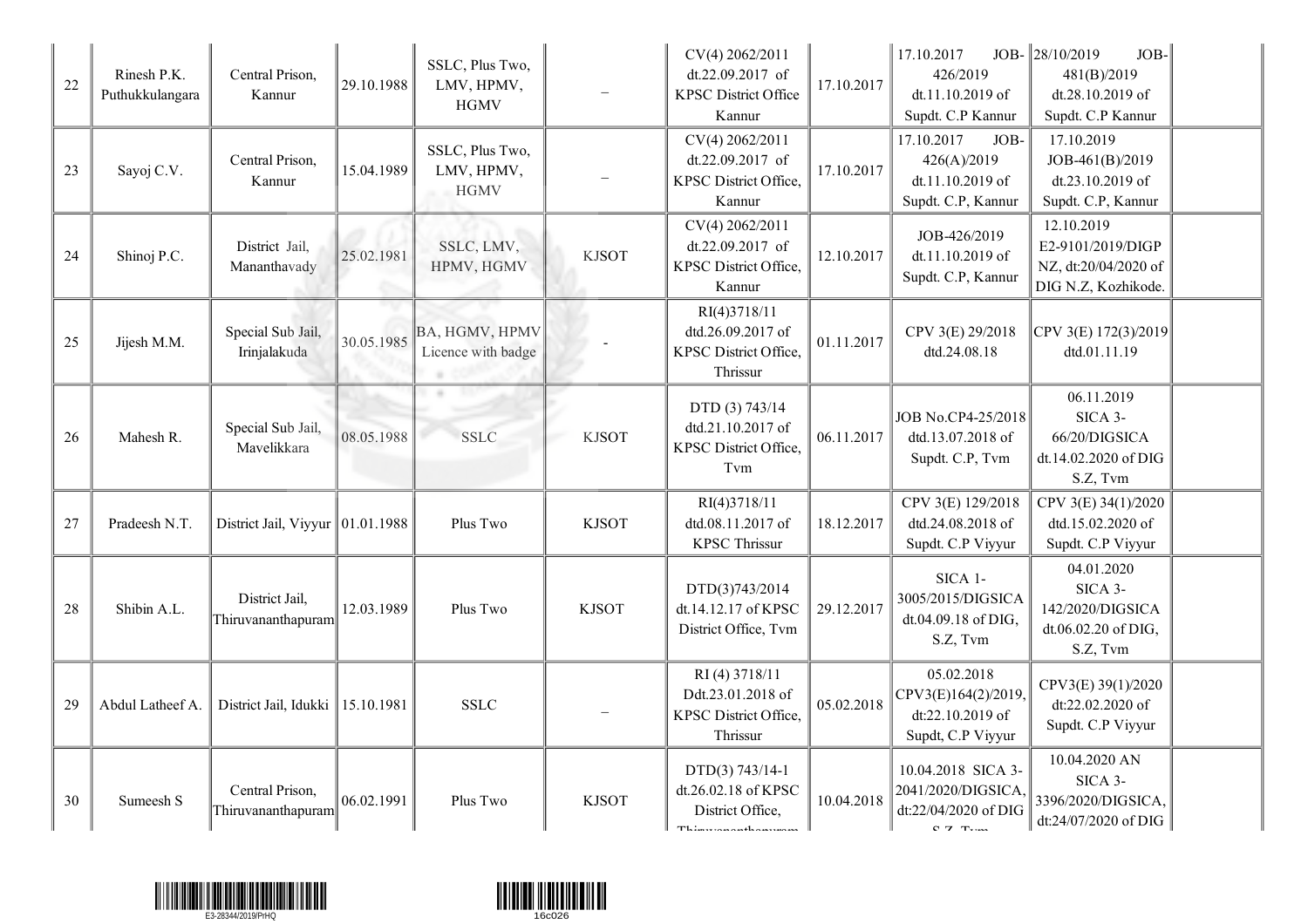|    |                 |                                                                             |            |                                                                                                        |              | пиги уананинариганн                                                                                                      |            | $5.L$ , $1 VIII$                                                           | S.Z, Tvm                                                                                  |  |
|----|-----------------|-----------------------------------------------------------------------------|------------|--------------------------------------------------------------------------------------------------------|--------------|--------------------------------------------------------------------------------------------------------------------------|------------|----------------------------------------------------------------------------|-------------------------------------------------------------------------------------------|--|
| 31 | Shobin C Jose   | Deputy Inspector<br>General of Prisons<br>Office, Central<br>Zone, Thrissur | 01.08.1987 | Plus Two                                                                                               | <b>KJSOT</b> | RI(4) 3718/11<br>dt.16.04.2018 of KPSC<br>District Office, Thrissur                                                      | 10.05.2018 | 10.05.2018<br>CPV3(E) 22 (1)/2019<br>dt.06.02.2019 of<br>Supdt. C.P Viyyur | 10.05.2020<br>Order No. E1-<br>2884/2020/DIGPCZ,<br>dt:22/06/2020.                        |  |
| 32 | Ajithmon K.A.   | Borstal School,<br>Thrikkakkara                                             | 30.05.1989 | $1)$ SSLC<br>2) Plus Two<br>3) Heavy Motor<br><b>Driving Licence</b>                                   | <b>KJSOT</b> | RI(4) 3718/2011<br>dtd.16.04.2018 of<br>KPSC District Office,<br>Thrissur                                                | 11.05.2018 | Order No.CPV-3(E)<br>164(2)/2019<br>dtd.22.10.2019 of<br>Supdt. C.P Viyyur | 11.05.2020<br>Order No. E1-<br>2492/2020/DIGPCZ,<br>dt: 22/06/2020 of DIG<br>C.Z Thrissur |  |
| 33 | Prasanth Y      | District Jail, Kollam 02.10.1983                                            |            | Plus Two                                                                                               |              | DTD(3)743/14<br>dt.29.05.2018 of KPSC<br>District Office,<br>Thiruvananthapuram                                          | 18.06.2018 | Not regularised                                                            | Not declared                                                                              |  |
| 34 | Jineeshmon P.D. | District Jail,<br>Alappuzha                                                 | 10.04.1982 | <b>COLLECTIVE</b><br>m an<br>Pree Dregree, LMV,<br>HPMV, HGMV                                          |              | DTD (3)743/14<br>dt.17.07.18 of KPSC<br>District Office,<br>Thiruvananthapuram                                           | 09.08.2018 | Provisional                                                                | Not declared                                                                              |  |
| 35 | Dhaneshkumar O  | District Jail, Kollam   15.05.1993                                          |            | <b>SSLC</b>                                                                                            |              | DTD (3)743/14<br>$\left  \frac{\text{dt}}{\text{.22}} \right.$ 10.2018 of KPSC<br>District Office,<br>Thiruvananthapuram | 08.11.2018 | CP4-53/2019<br>dt.12.07.19 of<br>Superintendent, C.P<br>Tvm                | Not declared                                                                              |  |
| 36 | Vijoy K.S.      | Women Prison,<br>Viyyur                                                     | 30.05.1986 | $1)$ SSLC<br>2) ITI                                                                                    | <b>KJSOT</b> | RI(4) 3718/11<br>dt.14.08.19 of KPSC<br>District Office Thrissur                                                         | 19.09.2019 | Not regularized                                                            | Not declared                                                                              |  |
| 37 | Jomon T.A.      | Central Prison.<br>Viyyur                                                   | 02.11.1985 | 1.10th std<br>equivalance a level<br>certificate<br>2. Indian Union<br>Kerala State Driving<br>Licence |              | RI(4) 3718/11<br>dt.14.08.19 of KPSC<br>District Office Thrissur                                                         | 19.09.2019 | Not regularized                                                            | Not declared                                                                              |  |
| 38 | Anish Antony    | Central Prison,<br>Viyyur                                                   |            | SSLC, HGMV,<br>15.05.1981 HPMV Licence with<br>badge                                                   |              | RI(4) 3718/11<br>dt.14.08.19 of KPSC<br>District Office Thrissur                                                         | 19.09.2019 | Not declared                                                               | Not declared                                                                              |  |



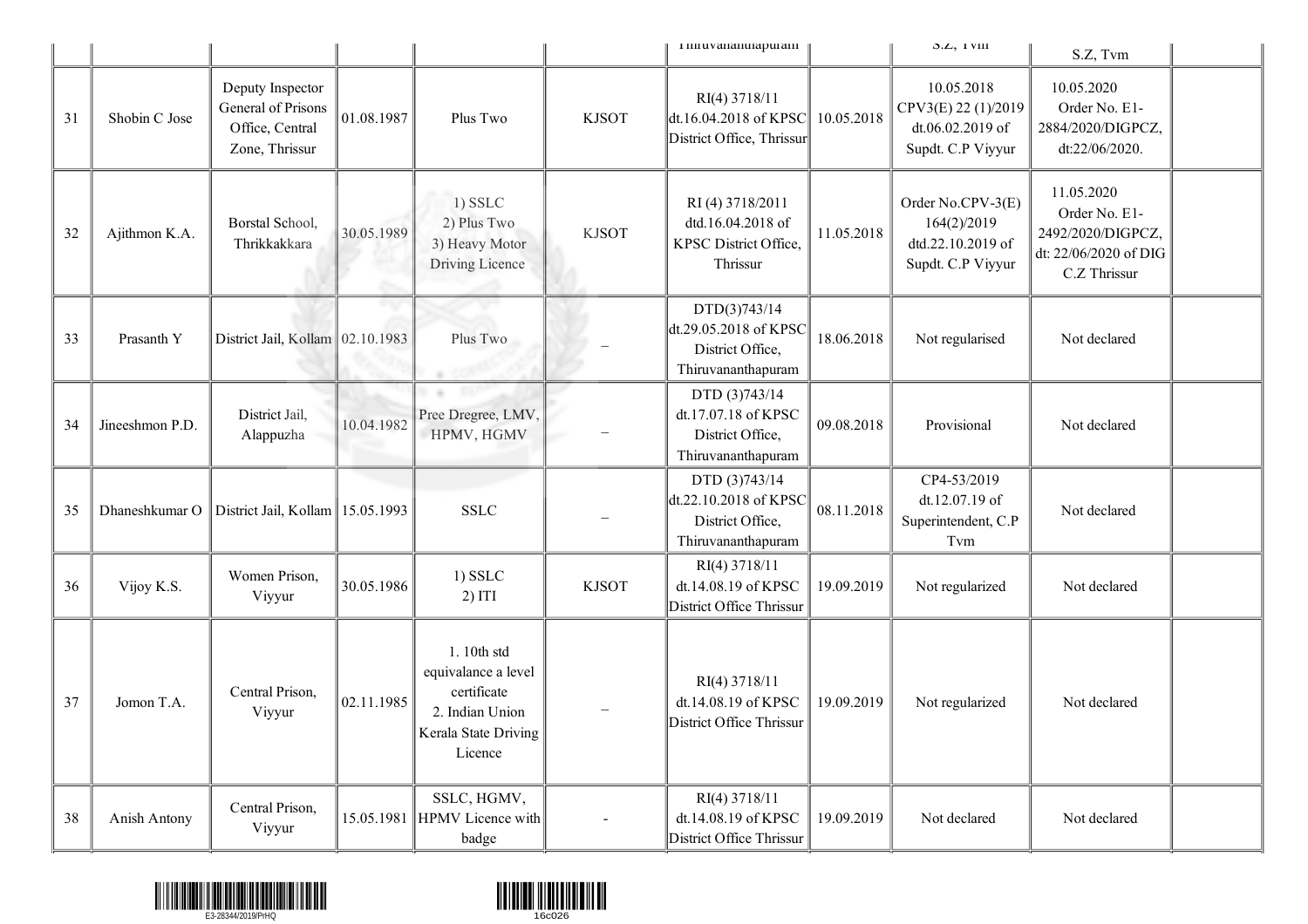| 39 | Chandrasenan T.V | Sub Jail, Viyyur                      | 28.05.1978 | <b>SSLC</b>                                          | RI(4) 3718/11<br>dt.14.08.19 of KPSC<br>District Office Thrissur          | 23.09.2019 | Not Regularized | Not Declared |  |
|----|------------------|---------------------------------------|------------|------------------------------------------------------|---------------------------------------------------------------------------|------------|-----------------|--------------|--|
| 40 | Don Mathew       | Central Prison,<br>Viyyur             |            | SSLC, HGMV,<br>06.01.1990 HPMV Licence with<br>badge | RI(4) 3718/11<br>dt.14.08.19 of KPSC<br>District Office Thrissur          | 23.10.2019 | Not regularized | Not declared |  |
| 41 | Shihas M.A       | Sub Jail, Aluva                       | 12.05.1988 | <b>SSLC</b><br><b>MMV</b>                            | RI(4) 3718/11<br>dt.14.08.19 of KPSC<br>District Office Thrissur          | 19.09.2019 | Not regularized | Not declared |  |
| 42 | Praveen M.N      | Open Prison,<br>Nettukaltheri         | 08.02.1985 | Plus Two, HPMV,<br><b>HGMV</b> Badge                 | DTD(3)743/14(1)<br>dt.30.08.19 of KPSC<br>District Office, Tvm            | 10.10.2019 | Not regularized | Not declared |  |
| 43 | Ajeesh C.M.      | Central Prison,<br>Thiruvananthapuram | 17.05.1985 | VHSE, HPMV,<br><b>HGMV</b> Badge                     | DTD(3) 743/2014 (1)<br>dt.30.08.19 of KPSC<br>District Office, Tvm.       | 11.10.2019 | No              | Not declared |  |
| 44 | Anishad S        | District Jail,<br>Thiruvananthapuram  | 18.04.1984 | Pree-degree,<br>HPMV, HGMV<br>Badge                  | DTD(3)743/2014<br>dt.30.08.19 of KPSC.<br>District Office, Tvm            | 14.10.2019 | Not regularized | Not declared |  |
| 45 | Rajesh R.S.      | Special Sub Jail,<br>Neyyattinkara    | 22.01.1982 | B.Com, HPMV,<br><b>HGMV</b> Badge                    | Advice Letter<br>No.DTD(3) 743/14(1)<br>dt.30.08.19 of KPSC.<br>Tvm       | 10.10.2019 | Not regularized | Not declared |  |
| 46 | Ajeesh M.S       | Open Prison,<br>Nettukaltheri         | 17.05.1986 | B.A, HPMV,<br><b>HGMV</b> Badge                      | DTD(3)743/14(1)<br>dt.30.08.19 of KPSC<br>District Office, Tvm            | 10.10.2019 | Not regularized | Not declared |  |
| 47 | Rajaneesh Joseph | Central Prison,<br>Thiruvananthapuram | 18.03.1979 | SSLC, HPMV,<br><b>HGMV</b>                           | DTD(3) 743/14-1<br>dt.30.08.19                                            | 11.10.2019 | Not regularized | Not declared |  |
| 48 | Vinodh K.R.      | Central Prison,<br>Thiruvananthapuram | 07.02.1979 | <b>SSLC</b>                                          | DTD(3) 743/14-1<br>dt.30.08.19                                            | 11.10.2019 | Not regularized | Not declared |  |
| 49 | Kiran Kumar S.L  | District Jail,<br>Pathanamthitta      | 05.04.1990 | B.Com, HPMV,<br><b>HGMV</b>                          | DTD (3) $743/14$ (1)<br>dtd.30.08.2019 of<br>KPSC District Office,<br>Tvm | 10.10.2019 | Not regularized | Not Declared |  |